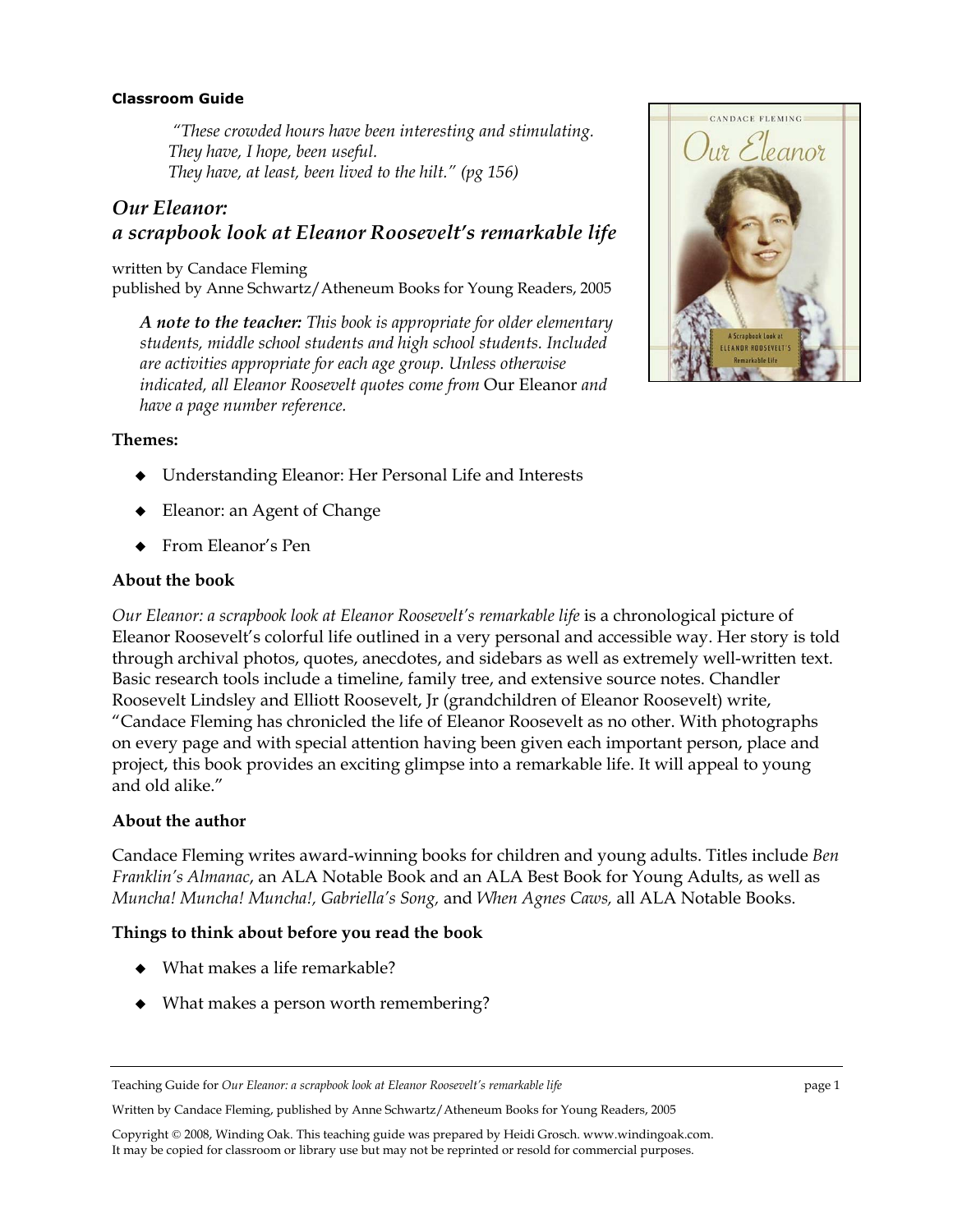- Who is someone you remember from the past, either someone you knew personally or someone from history? Why are they important enough to remember?
- How would someone describe you? Think about more than your physical characteristics and activities. What kind of person are you inside?
- Have you ever done anything to make a difference in someone's life? What is something you could do right now? It could be something in your neighborhood, your family, or your school.
- What are the responsibilities of the First Lady (the President's spouse)? How much responsibility do you think she should have? After you have read *Our Eleanor*, ask this question again. Did Eleanor Roosevelt fit your expectations of a First Lady? Do you think she acted appropriately?
- Eleanor Roosevelt taught current events at the Todhunter School (pg 58). The following is a question from one of her tests. "What do you think has been the most important international event in the past year?" Answer this question. Why was this event important to you? Has it impacted your life? If so, how? What would you have done to change it? Do you think it should have happened?

# *Understanding Eleanor: Her Personal Life and Interests*

*"I was afraid… afraid that other people would not like me." (pg 6)* 

## **A bit about Eleanor**

Despite being considered one of the most influential women of her era, Eleanor Roosevelt was also human with her own fears and insecurities. A troubled childhood left her timid and shy, something she overcame in her public persona but always carried with her in her private self. The exercises here are designed to help students understand themselves better and, in doing so, perhaps realize that they, like Eleanor, have a great deal to offer their world.

*"I believe that anyone can conquer fear by doing the things he fears to do, provided he keeps doing them until he gets a record of successful experience behind him."* 

# **CLASSROOM ACTIVITY – A TIMELINE**

In Eleanor's classes she emphasized the connection between things of the past and things of today (pg 58). By making a timeline with important dates from Eleanor Roosevelt's life and important dates from the students' lives, they can make this connection in a very visual and concrete way.

- 1. Make a timeline of Eleanor Roosevelt's life. For example: Take a long piece of paper and divide it into large sections (mark them as the decades; 1940, 1950 etc…) and smaller sections (mark them as years; 1941, 1942 etc…) so that it looks like a ruler. (The decades are the inch marks and the years are the smaller divisions).
- 2. Write events from Eleanor Roosevelt's life on or in between the lines.

Written by Candace Fleming, published by Anne Schwartz/Atheneum Books for Young Readers, 2005

Teaching Guide for *Our Eleanor: a scrapbook look at Eleanor Roosevelt's remarkable life* page 2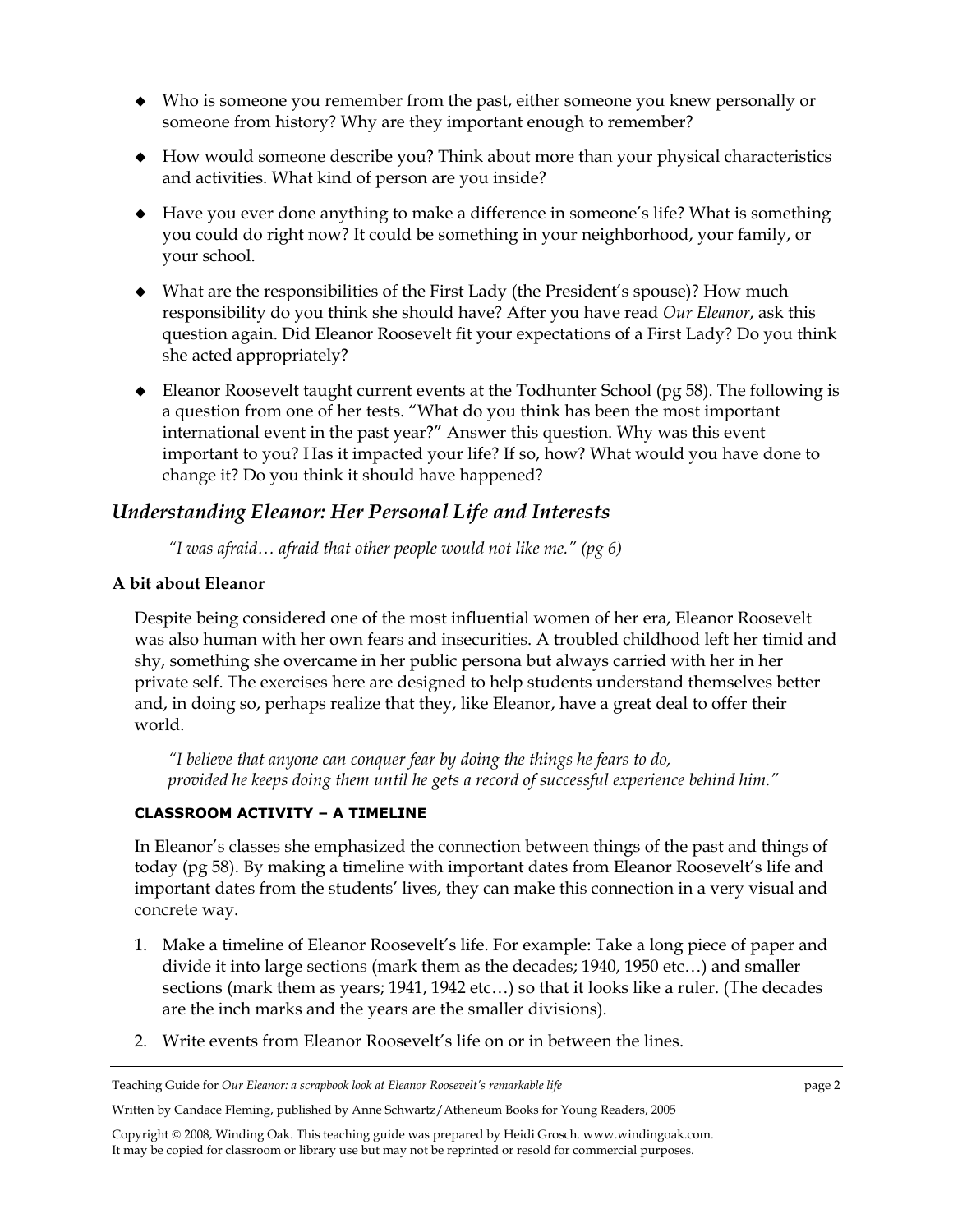- 3. Add additional events from your own family's history. For example: When were your grandparents born? When was your school built? When was your town founded?
- 4. Extend the timeline to include your lifetime and things that have happened since you were born.
- 5. An additional option: Have the students interview older people and add their dates to the timeline. Your class could make a visit to a nursing home, senior apartment building, or ask grandparents.
- 6. An additional option: Project the timeline into the future. Ask the students what events they think might happen in their own lives and in the world. Add their predictions to the extended timeline.

### **Materials Needed:**

Long paper, ruler, colored markers or highlighters if you wish to separate the events from Eleanor Roosevelt's life

## **CLASSROOM ACTIVITY – JIGSAW PUZZLE**

Life is like a jigsaw puzzle. We are all involved in many different things and know many different people. Sometime the only connection is that all the different people know you. Eleanor Roosevelt had many different interests. This activity will help students see how she connected them together.

- 1. Write down 10 different things that were important to Eleanor Roosevelt. They do not have to be related to each other. They can be things she did, people she knew or ways she felt about things.
- 2. Draw curved lines on a piece of cardstock, connecting them so you have ten sections.



- 3. Write a different thing about Eleanor Roosevelt on each section (the list you prepared in #1)
- 4. On the back write "ELEANOR ROOSEVELT," "OUR ELEANOR," "ELEANOR ROOSEVELT MADE A DIFFERENCE," or something else to indicate this is her story.

Teaching Guide for *Our Eleanor: a scrapbook look at Eleanor Roosevelt's remarkable life* page 3

Written by Candace Fleming, published by Anne Schwartz/Atheneum Books for Young Readers, 2005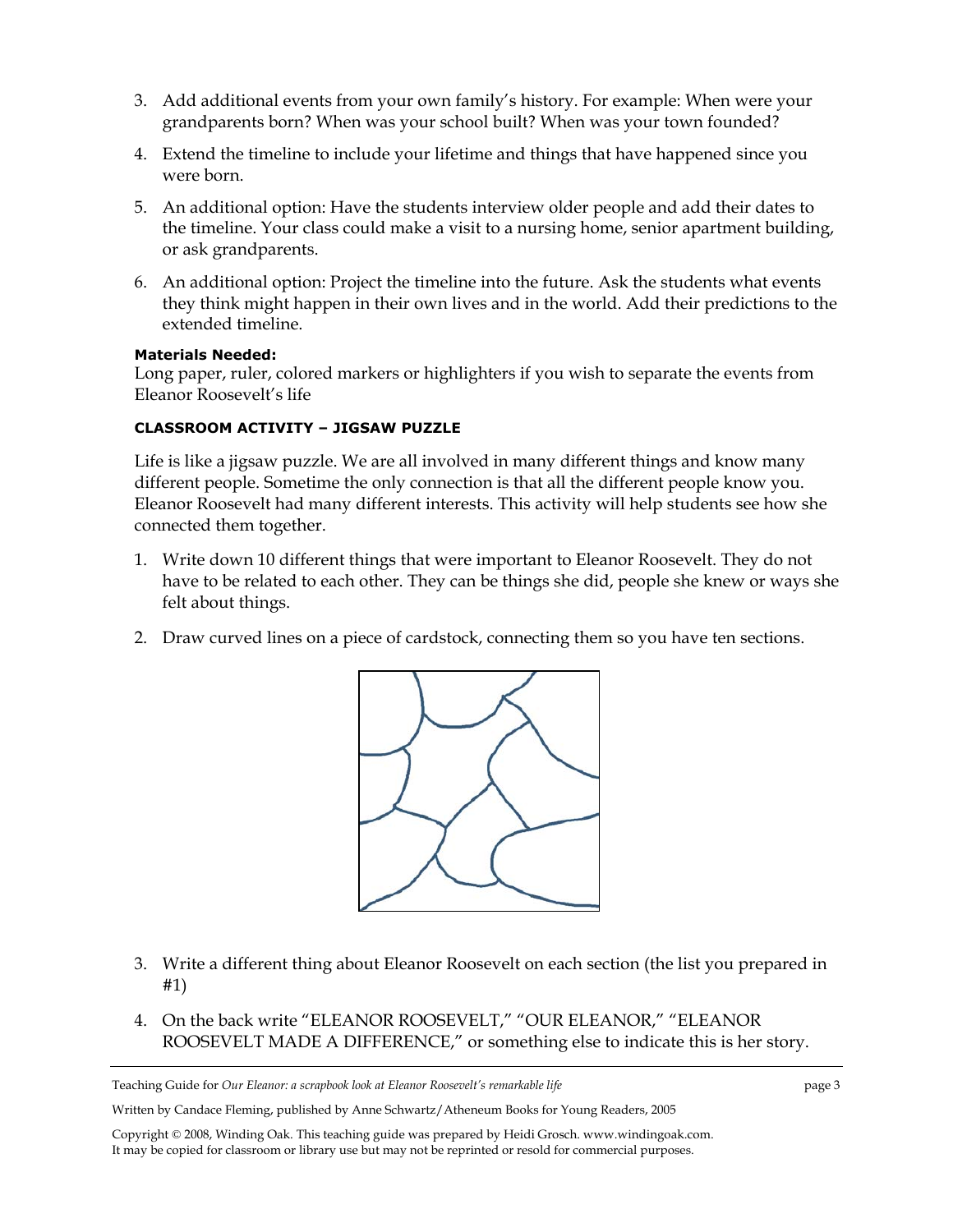- 5. Cut out the pieces.
- 6. Now have the students do the same thing with their own lives. Have them list 10 different things about themselves. Encourage them to look farther than their favorite sports teams or music groups – think about the special interests and talents they have.

### **Materials Needed:**

Card stock, scissors, pen or pencil

### **TAKING IT FURTHER – UNDERSTANDING ELEANOR'S FEARS THROUGH POETRY**

Things to think about before you start. Have the students answer the following questions:

- What are you afraid of?
- Eleanor craved attention as a child. Have you ever done anything just to get attention?
- Who is the teacher who influenced you the most?
- Eleanor Roosevelt lived in her imagination after her father died—it was a way to escape her everyday life. Has anything ever happened in your life that you wish you could escape from?
- One thing that helped Eleanor "escape" was to read. What is your favorite book? Does reading help you escape?
- Eleanor Roosevelt often went to a special place to find peace and get away from the pressures and worries of everyday life. Do you have a special place you like to go?

### **Some Additional Eleanor Roosevelt Quotes**

- "Everything I ever did was always accomplished across a barrier of fear."
- "My greatest fear has always been that I would be afraid—afraid physically or mentally or morally and allow myself to be influenced by fear instead of by my honest convictions."
- "In the long run, we shape our lives, and we shape ourselves. The process never ends until we die. And the choices we make are ultimately our own responsibility."
- "We gain strength, and courage, and confidence by each experience in which we really stop to look fear in the face...we must do that which we think we cannot."

### **A WRITING EXERCISE: POEMS ABOUT FEAR AND OVERCOMING IT**

Use some of the information from the above questions to complete the following poem:

- a. Three adjectives that describe you
- b. Write a sentence about something you fear.
- c. Three different positive adjectives that describe you

Written by Candace Fleming, published by Anne Schwartz/Atheneum Books for Young Readers, 2005

Teaching Guide for *Our Eleanor: a scrapbook look at Eleanor Roosevelt's remarkable life* page 4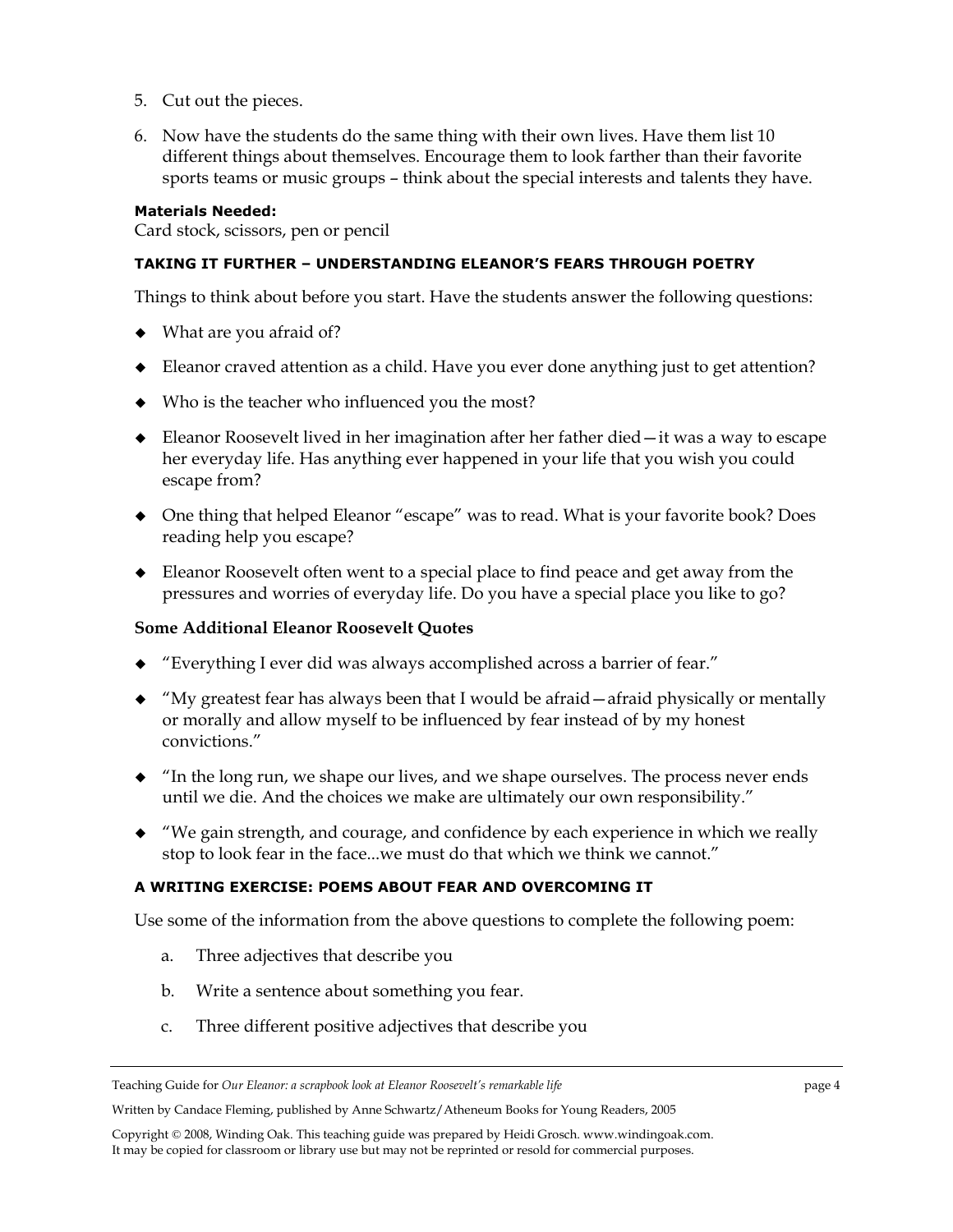- d. Write a sentence about something you wish you could escape from *or* something you once did just to get attention.
- e. Write a sentence about a place you can go to find peace or comfort.
- f. "I have to remember that…" (write out these words)
- g. Use one of Eleanor Roosevelt's quotes *or* make up a saying of your own about life, overcoming fears or following your convictions.

### **An example:**

Friendly, kind, curious

Spiders make me jump

Helpful, understanding, funny

I don't like thunderstorms; they make me want to hide

under the covers until they stop

I have to remember that

"In the long run, we shape our lives, and we shape ourselves."

## **An additional writing exercise: an "I AM" poem:**

There are many ways to write an "I AM" poem. This is a guideline. Encourage the students to use metaphor (a word or phrase literally representing one kind of idea or object that is used in place of another: i.e., "rolling in dough") and simile (a word or phrase comparing two unlike things; often introduced by "like" or "as": i.e., "tall as a mountain") to create word pictures.

> I AM A color… A food… A season… A feeling… An animal… Something you find in nature or outside… An object… I AM ME

Teaching Guide for *Our Eleanor: a scrapbook look at Eleanor Roosevelt's remarkable life* page 5

Written by Candace Fleming, published by Anne Schwartz/Atheneum Books for Young Readers, 2005

Copyright © 2008, Winding Oak. This teaching guide was prepared by Heidi Grosch. www.windingoak.com. It may be copied for classroom or library use but may not be reprinted or resold for commercial purposes.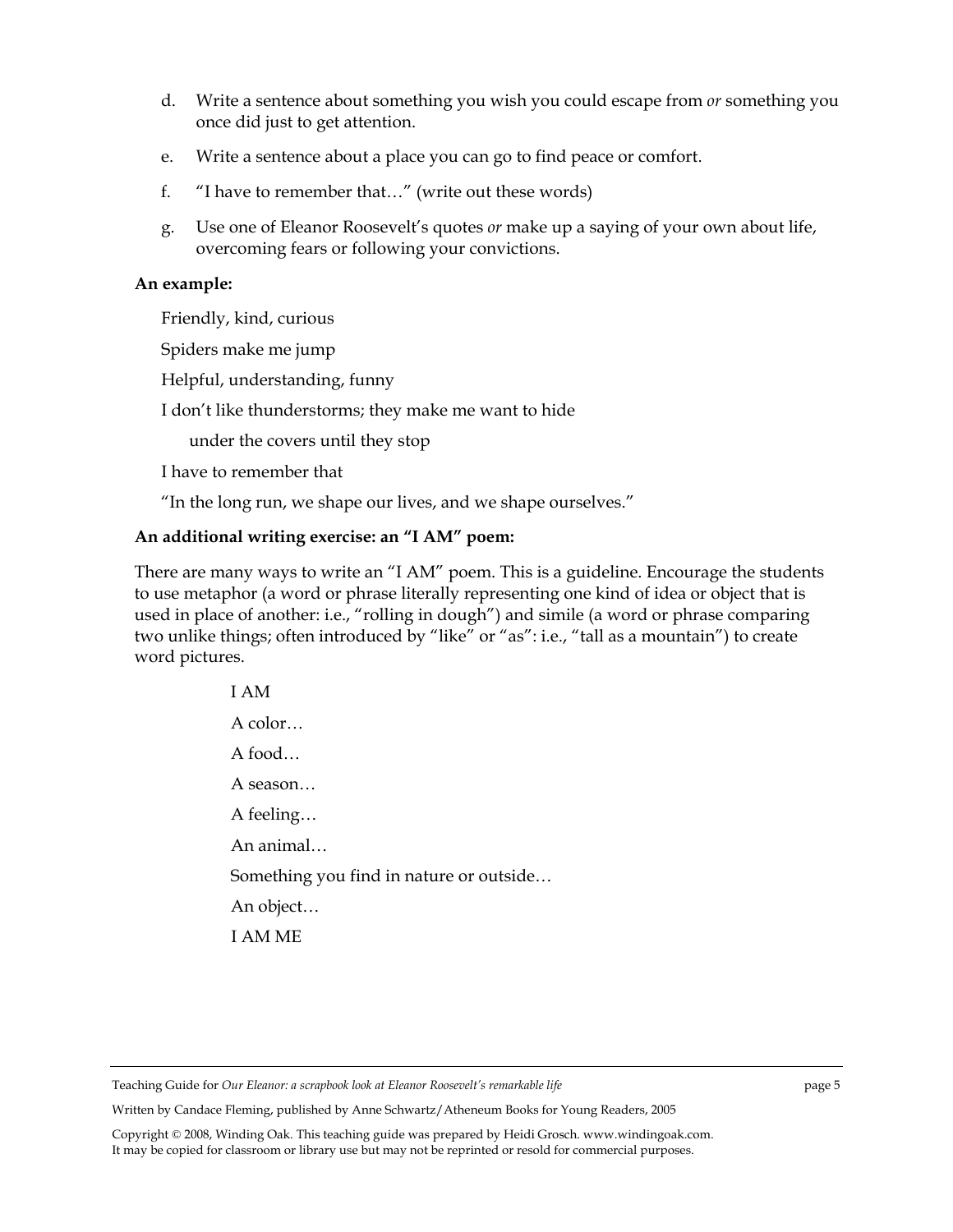## **An example:**

I AM

Blue as the early morning sky

Hot chocolate chip cookies fresh from the oven

Fall—orange and red and brown mixed up in the crispness of a pre-winter wind

Excitement bouncing off the walls and bouncing back again

A moose, master of the forest

Trees dancing in the wind

An eagle flying as high as the sun

I AM ME

## **Curriculum Connections**

Language arts, personal psychology (understanding self and therefore understanding more about Eleanor Roosevelt), personal connection to history (understanding that history is about people and not just facts)

# *Eleanor: an Agent of Change*

*"I listened to the people and everywhere I went I asked: 'Tell me, what do you need? What do you want?'" (pg 86)* 

# **A bit about Eleanor's Projects**

Eleanor Roosevelt didn't just sit and talk about problems, she did something about them. She began her volunteer work in 1903 working with new immigrants at the Rivington Street Settlement House in New York City. It was quickly determined that this was not appropriate for a lady of her social standing, but her need to make a difference in people's lives never changed.

She became active in the National League of Women Voters and the Women's Division of the New York State Democratic Committee. She taught part-time at the Todhunter School and became the eyes and ears of her husband, President Franklin Delano Roosevelt, on factfinding trips around the country. In 1934, she began speaking out on behalf of African Americans and soon became popular on the lecture circuit. Many criticized what she believed in, but Eleanor Roosevelt didn't let that stop her, and her efforts made a big difference.

"No woman of this generation and few in the annals of history have so well understood and articulated the yearnings of men and women for social justice." (Jawaharlal Nehru, pg 154)

Teaching Guide for *Our Eleanor: a scrapbook look at Eleanor Roosevelt's remarkable life* page 6

Written by Candace Fleming, published by Anne Schwartz/Atheneum Books for Young Readers, 2005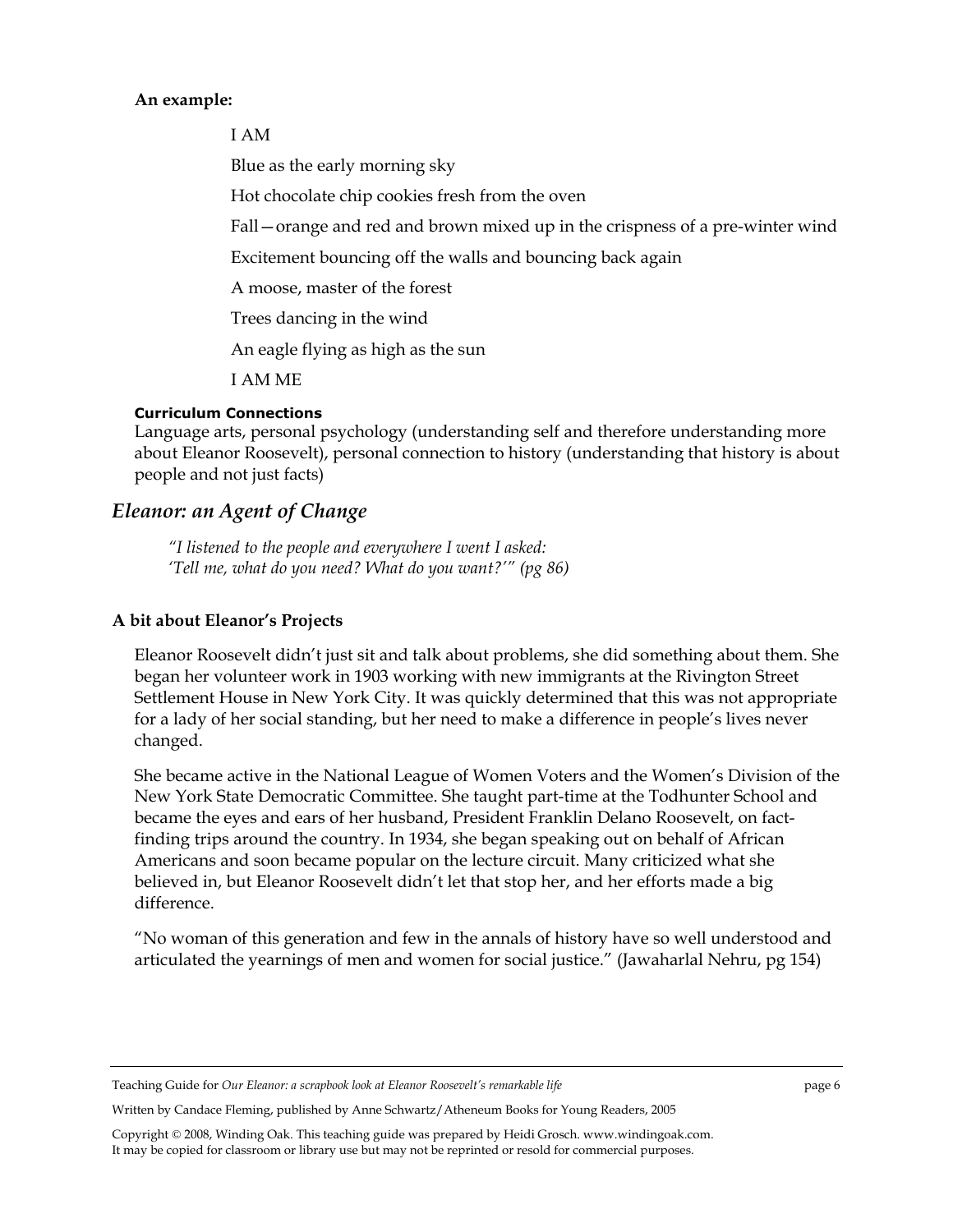### **UNDERSTANDING ELEANOR ROOSEVELT'S WORK IN THE WORLD**

*"The condition of democratic living is not to lower standards, but to raise those that have been too low." (pg 77)* 

First Lady Eleanor Roosevelt was concerned with the Depression's impact on the young and lobbied for expanded federal aid for youth and education. "I have moments of real terror," she explained in 1934, "when I think we may be losing this generation. We have got to bring these young people into the active life of the community and make them feel that they are necessary."

By far the largest category of requests in the letters young people sent to her were for clothing. "I am writing you for some of your old soiled dresses if you have any," a 13-yearold girl from Arkansas began her letter to the First Lady in winter 1936. "I am a poor girl who has to stay out of school on account of dresses, and slips, and a coat. I am in the seventh grade in school but I have to stay out of school because I have not books or clothes to ware. I am in need of dresses and slips and a coat very bad." Many were hungry and suffering from health problems because of their poverty. An eighth grader from Salida, Colorado confessed to Mrs. Roosevelt that her family was so poor that "every week we go to bed one or two days without anything to eat." *(quotes taken from www.newdeal.feri.org)* 

## **CLASSROOM ACTIVITY: LETTERS FROM CHILDREN TO MRS. ROOSEVELT**

- 1. Go to the website: *www.newdeal.feri.org.* Under "more features," go to "Dear Mrs. Roosevelt" and read the letters young people sent to her.
- 2. Are there any children or young people in your community who have similar problems to the children in the letters?
- 3. Have a school clothing or coat drive for a local charity organization.

### **TAKING IT FURTHER: LEARNING ABOUT YOUR COMMUNITY AND ITS NEEDS**

Find someone in your community to come and talk to the class. For example: an immigrant talking about what it is like to settle in a new country, a politician talking about representing the people, a police officer talking about troubles they face, a person from a minority group talking about discrimination in today's world.

### **THE UNITED NATIONS AND ELEANOR ROOSEVELT'S HUMANITARIAN EFFORTS**

*"Where, after all, do universal human rights begin? In small places, close to home—so close and so small that they cannot be seen on any maps of the world. Yet they are the world of the individual person; the neighborhood he lives in; the school or college he attends; the factory, farm, or office where he works. Such are the places where every man, woman, and child seeks equal justice, equal opportunity, equal dignity without discrimination. Unless these rights have meaning there, they have little meaning anywhere. Without concerted citizen action to uphold them close to home, we shall look in vain for progress in the larger world." (Eleanor Roosevelt's remarks to the United Nations, March 27, 1953)* 

Written by Candace Fleming, published by Anne Schwartz/Atheneum Books for Young Readers, 2005

Teaching Guide for *Our Eleanor: a scrapbook look at Eleanor Roosevelt's remarkable life* page 7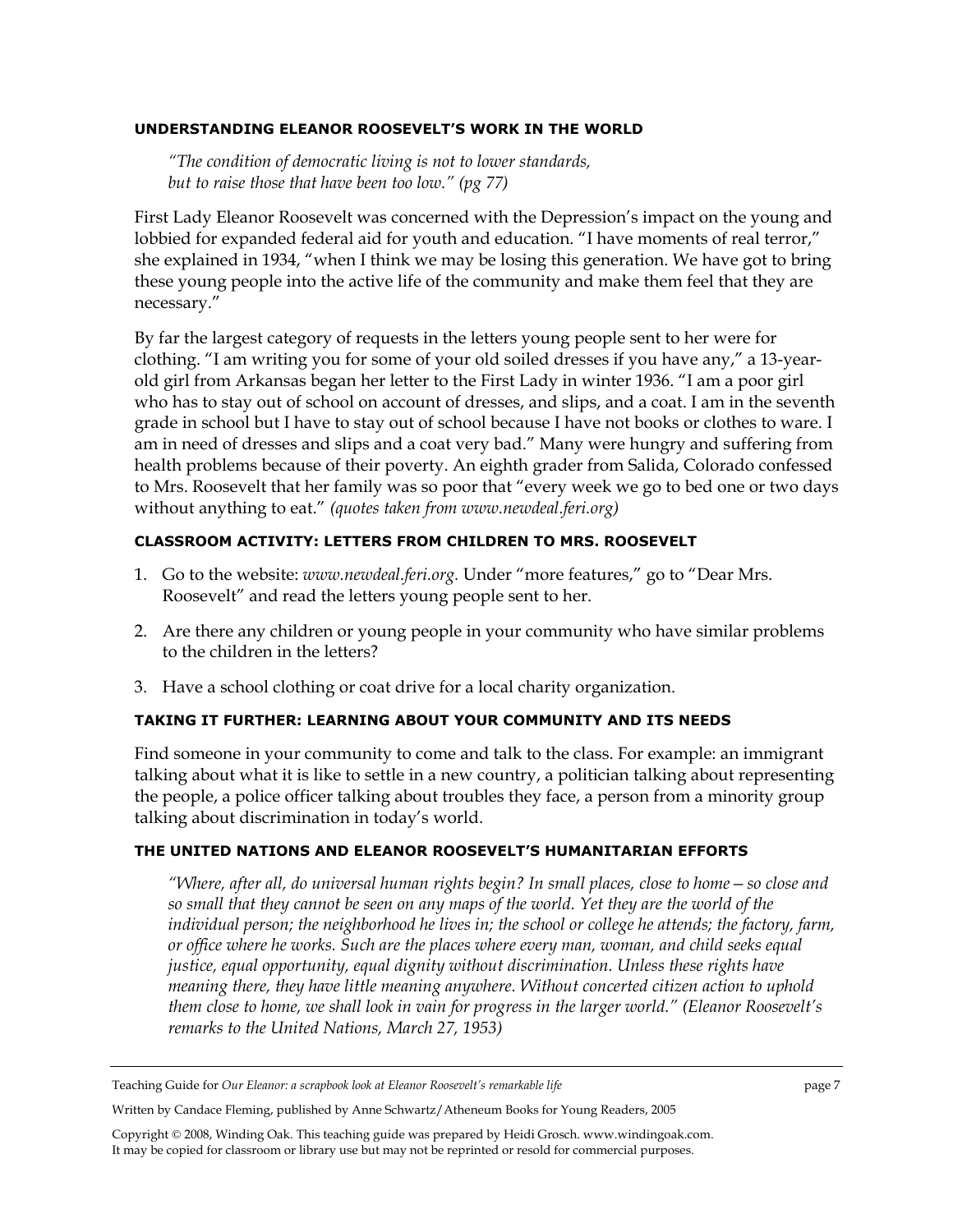## **A BIT ABOUT THE UNITED NATIONS (THE UN)**

The purpose of the United Nations is to bring all nations of the world together to work for peace and development, based on the principles of justice, human dignity and the well-being of all people. It officially came into existence on October 24, 1945 when the UN Charter had been ratified by a majority of the original 51 member states. More information about the United Nations can be found at *www.un.org* or *www.un.org/Pubs/CyberSchoolBus* (a site designed specifically for teachers and students).

Eleanor Roosevelt's role in the UN was critical. In 1934 she founded the United Nations Association of the United States to advance support for the formation of the UN. She was a delegate to the UN General Assembly in 1945 and chaired the committee that drafted and approved the Universal Declaration of Human Rights. President Harry S. Truman called her the "First Lady of the World" in tribute to her human rights achievement. *www.wikipedia.org*

## **CLASSROOM ACTIVITY: CREATING A NEW DECLARATION OF HUMAN RIGHTS**

- 1. Review the function of the United Nations and the Declaration of Human Rights (the Declaration can be found at the following website: *www.unhchr.ch/udhr*).
- 2. Divide the students into groups and have them write their own Declaration of Human Rights for the class or the school.
- 3. Have the groups present their document to the class. Why did the groups choose the issues that they did? Why (if this is the case) do some groups/students disagree with other groups/students? Do policymakers in government ever disagree? How do they resolve their differences?
- 4. As a class, create one document. Discuss the need for compromise.

## **TAKING IT FURTHER: TWO ACTIVIIES MAKE A DIFFERENCE IN YOUR WORLD**

## **ACTIVITY ONE: FIND OUT WHAT IS IN YOUR COMMUNITY**

- 1. Most communities have volunteer organizations or chapters of national organizations that help people in need. Have your students make a list of the volunteer groups and programs in your community that are dedicated to helping others (Meals on Wheels, Big Brother/Sister programs, the Red Cross, the Salvation Army, church groups, shelters, nursing home visitors).
- 2. Working in small groups, ask students to choose one organization or program and write an essay to share with the whole class. Essays should include:
	- The purpose of the organization
	- How, when, and why it was founded
	- Who started it (an individual or a group)
	- $\blacklozenge$  Benefits to the community

Written by Candace Fleming, published by Anne Schwartz/Atheneum Books for Young Readers, 2005

Teaching Guide for *Our Eleanor: a scrapbook look at Eleanor Roosevelt's remarkable life* page 8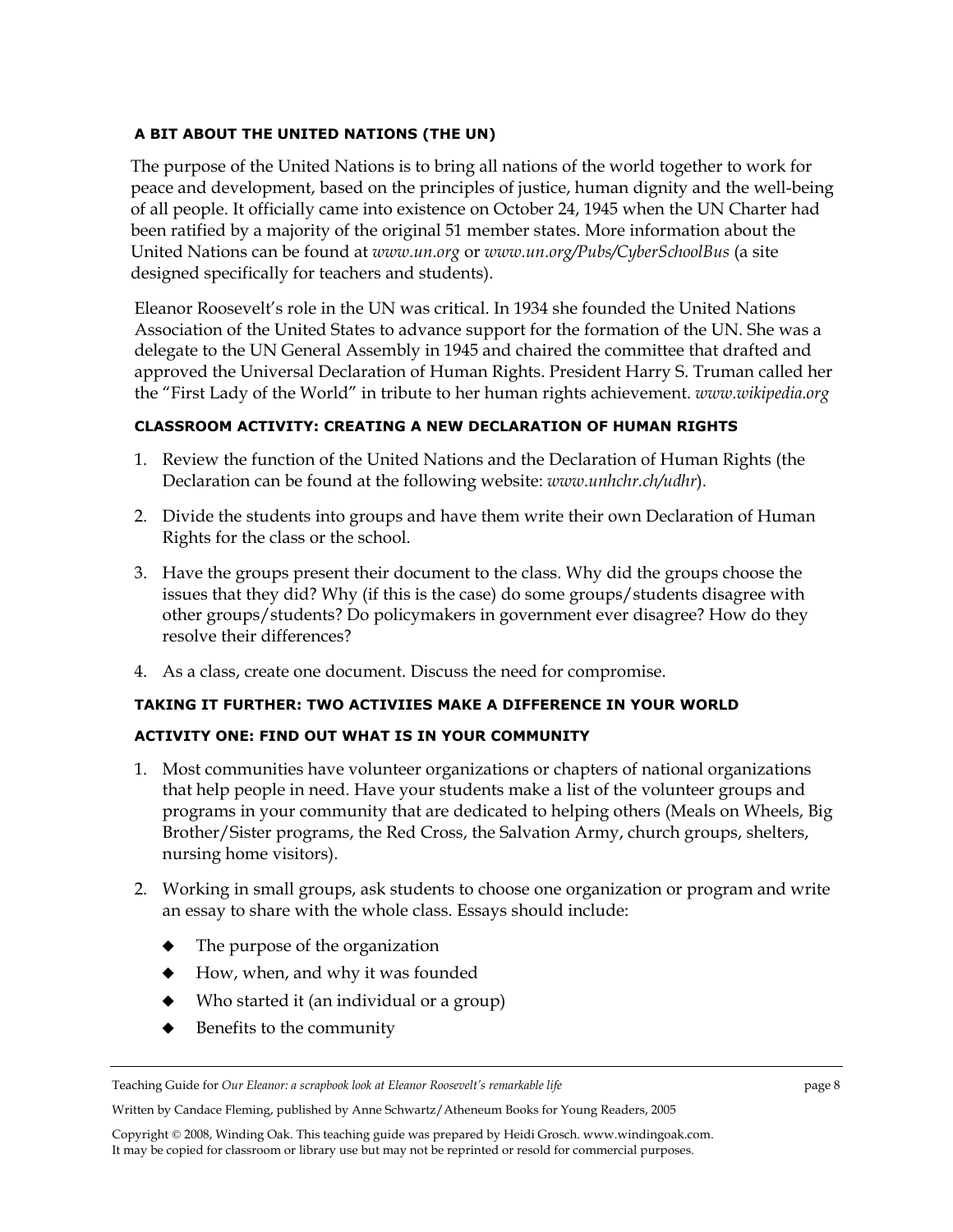3. Ask a person from one or more of the programs to come in and speak to the class or, if possible, go on a fieldtrip to the site.

## **CURRICULUM CONNECTIONS:**

History, government, sociology, nonfiction/essay writing

## **ACTIVITY TWO: DONATING YOUR OWN TIME AND/OR MONEY**

Your class or school can make a difference in today's world, just as Eleanor Roosevelt did during her lifetime. There are many organizations that are set up for groups to come and help. Check with your local food shelf about food donations. Some organizations accept donations of winter coats, school supplies, or gently used books. Below are a few specific organizations to get you started.

 *"An economic policy which does not consider the well-being of all will not serve the purposes of peace and the growth of well-being among the people of all nations." (pg 77)* 

**KIVA** *www.kiva.org (* an organization that provides opportunities to connect with, and loan money to, unique and small businesses in the developing world, helping the working poor make great strides towards economic independence.)

**HEIFER INTERNATIONAL** *www.heifer.org (*a humanitarian assistance organization that works to end world hunger and protect the earth. Through livestock, training, and "passing on the gift," Heifer has helped seven million families in more than 125 countries improve their quality of life and move toward greater self-reliance. Each participant in turn passes on the gift of animal offspring, training, or skills to another family in need).

 *"How can a few dollars a month given to (the) needy… for food, shelter, and clothing, be the wrong choice for a moral nation?" (pg 77)* 

**GLOBAL HEALTH MINISTRIES** *www.ghm.org* (an organization that provides funding for health care projects, scholarships, and gathers and ships health care equipment and supplies to countries where such materials are not available or are very expensive. Website includes lesson plans, instructions on making bandages and midwife kits for countries overseas and volunteer ideas)

**FEED MY STARVING CHILDREN** *www.fmsc.org* (an organization that offers hope to the hungry around the world. In 2005, more than 75,000 volunteers—the majority under the age of 18—manually assembled 15 million meals for hungry children, helping to heal the world of the hurt of hunger. Elementary, middle, and high schools use FMSC to strengthen curriculum efforts focusing on citizenship, social service, asset building and other positive aspects of character development. Volunteer sites are present in Minneapolis and St. Paul, Minnesota and in Chicago, IL. How about your city?)

*"Decent housing is a basic human right that society is morally and politically obligated to provide all of its citizens." (p77)* 

Written by Candace Fleming, published by Anne Schwartz/Atheneum Books for Young Readers, 2005

Teaching Guide for *Our Eleanor: a scrapbook look at Eleanor Roosevelt's remarkable life* page 9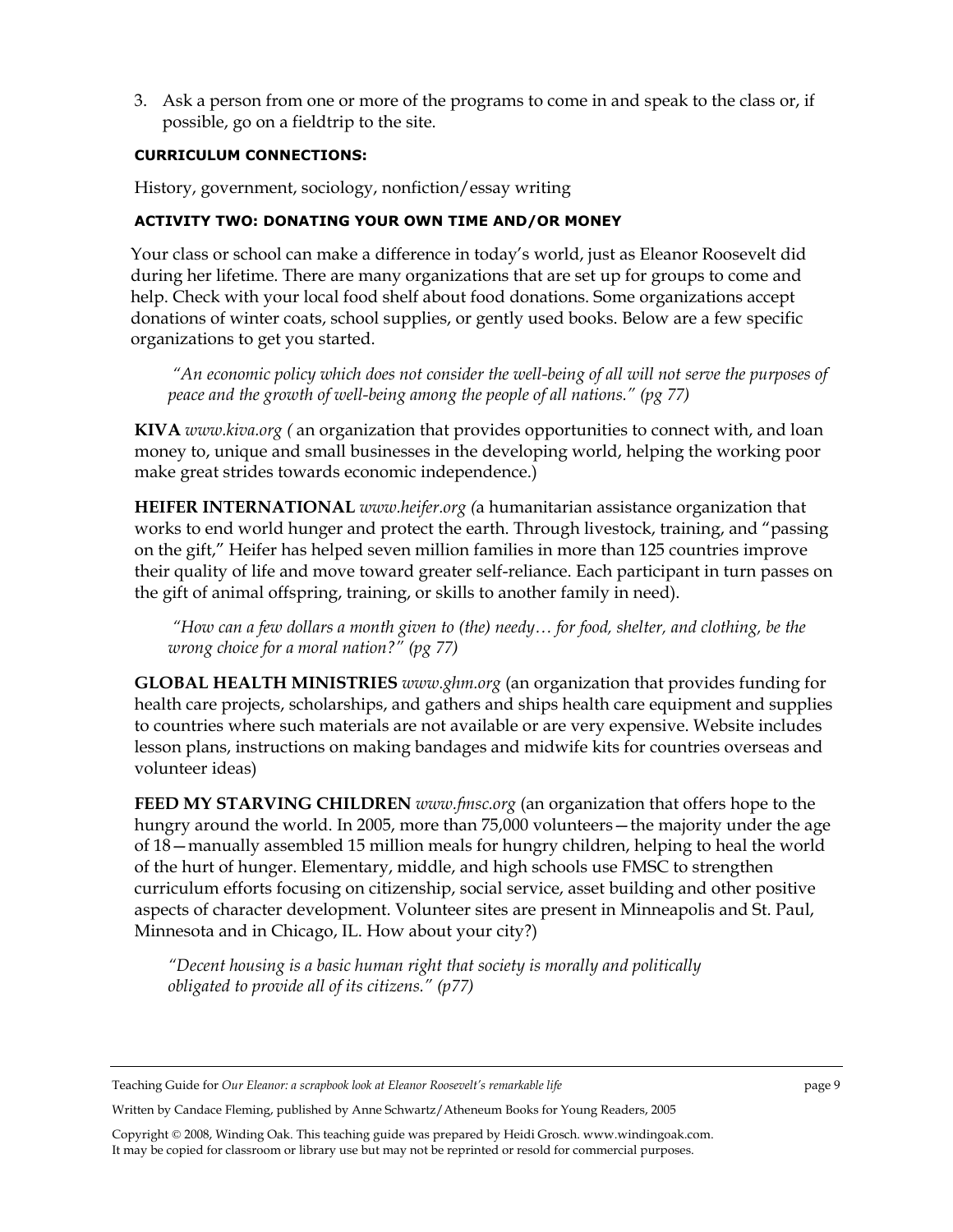**HABITAT FOR HUMANITY** *www.habitat.org* (an organization dedicated to eliminating poverty housing worldwide. Since the founding in 1976, Habitat for Humanity has become a global leader in addressing substandard housing by helping more than 1,000,000 people of all races, faiths, and backgrounds have a simple, decent place to live. HFH has built or renovated more than 200,000 homes throughout the world.)

## **CURRICULUM CONNECTIONS:**

Sociology, history, international relations, global awareness

# *From Eleanor's Pen*

*"I simply tell small human happenings which may interest or amuse the average reader" (pg 75)* 

# **A bit about Eleanor's writing, television, and radio appearances**

Eleanor Roosevelt was not afraid to speak her mind, and her thoughts often took shape in the form of newspaper columns and magazine articles. She wrote for serious publications like *Atlantic Monthly, the New Republic,* and the *Harvard Law Review.* She enjoyed writing for popular magazines like *Good Housekeeping, Collier's,* and *Redbook* because she felt they helped her reach the average person. She averaged thirty to thirty-five articles a year, but was best known for her daily columns. Her 400 word daily column, *My Day,* first appeared in November 1935 and ran for twenty-seven years, six days a week. *Mrs. Roosevelt's Page* first appeared in the magazine, *Woman's Home Companion,* in 1933.

Eleanor Roosevelt's first children's book, *A Trip to Washington with Bobby and Betty,* came out in 1935 and she published the first in a series of autobiographies, *This is My Story,* in 1937. Her voice was often heard on the radio and in 1959 she appeared on a monthly television program, *Prospects of Mankind.* 

# **THINGS TO THINK ABOUT EITHER BEFORE OR AFTER THE ACTIVITY CHOSEN**

Eleanor Roosevelt knew she was writing for publication, that her words would be read by thousands of people.

- How is writing for publication different than writing just for yourself?
- Do you think you express your ideas in different ways?
- $\bullet$  If you want the students to see the difference for themselves, give them two writing assignments: one that only they will read and one that will be published in a classroom or school newsletter.

# **CLASSROOM ACTIVITY: KEEPING A JOURNAL**

- 1. Have students keep a personal journal every day for two weeks. Here are some things they can write about:
	- What is your role in your community? What differences can you make?
	- How do you see yourself fitting into the world? Can you make a difference?

Written by Candace Fleming, published by Anne Schwartz/Atheneum Books for Young Readers, 2005

Teaching Guide for *Our Eleanor: a scrapbook look at Eleanor Roosevelt's remarkable life* page 10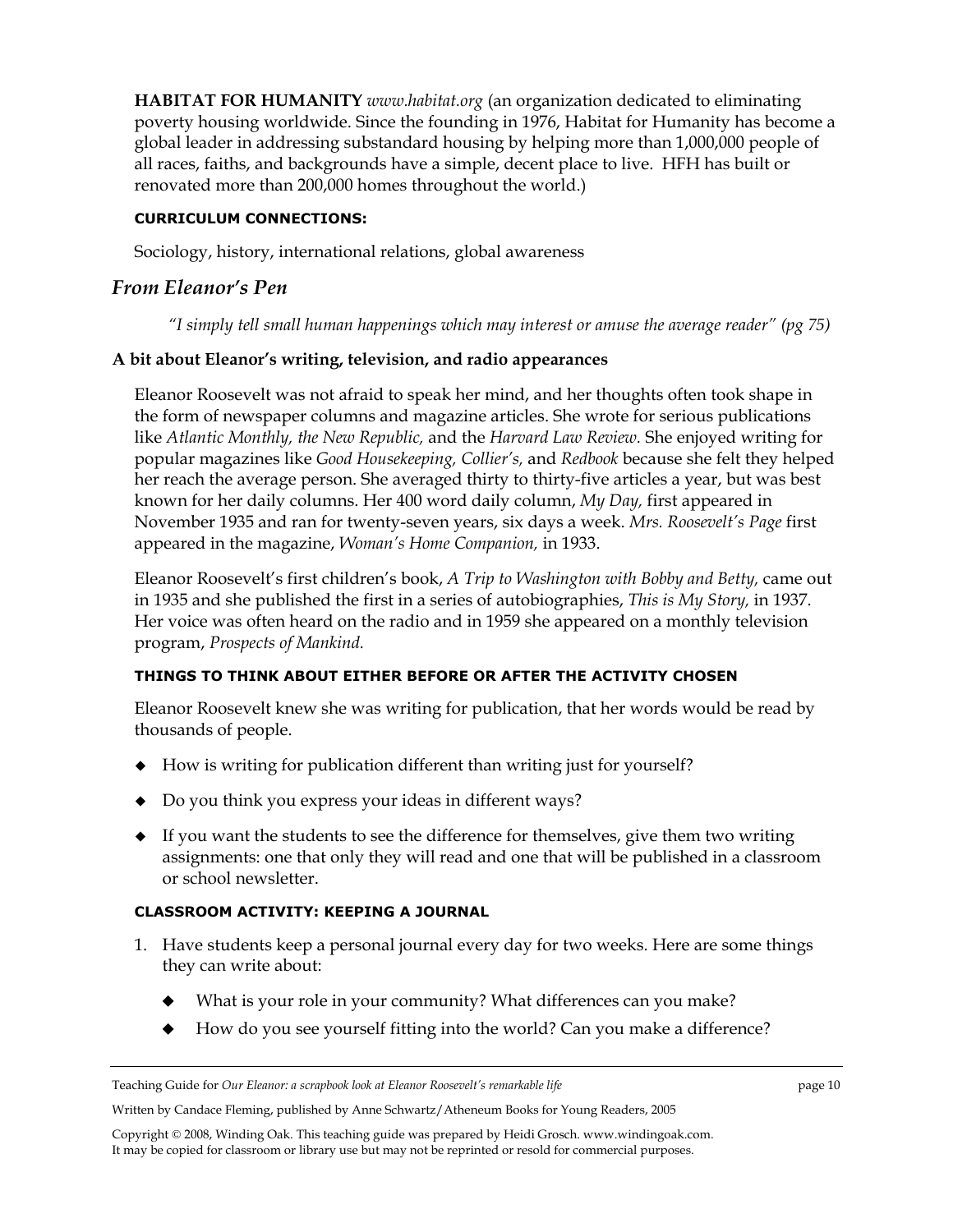- What is an issue in your community (state, nation, world) that confuses you?
- What is an issue that makes you sad?
- What makes you happy? What can you do to help make others happy?
- Who are people in your community who make a difference?
- 2. At the end of the two weeks, have students share their thoughts in small groups or with the rest of the class.

## **TAKING IT FURTHER: WRITING AN EDITORIAL**

- 1. Discuss as a class what an editorial is. (An editorial is an article, typically short, that expresses an opinion or point of view.)
- 2. Look at examples from your local newspaper.
- *3.* Have students read Eleanor Roosevelt's columns included in the "Special Features" section of the following website: *www.pbs.org/wgbh/amex/eleanor/sfeature/myday.html*
- 4. Have students write their own editorials about policies they'd like to see changed whether in school, in their town, or in the government.
- 5. If appropriate, send the editorials to student and local newspapers, or compile them as a publication to be read by other students in the school. Remind students to write clearly about the issues and to give sound arguments why and how policies should be changed.

## **CURRICULUM CONNECTIONS**

Sociology, history, creative writing, journalism

Teaching Guide for *Our Eleanor: a scrapbook look at Eleanor Roosevelt's remarkable life* page 11

Written by Candace Fleming, published by Anne Schwartz/Atheneum Books for Young Readers, 2005

Copyright © 2008, Winding Oak. This teaching guide was prepared by Heidi Grosch. www.windingoak.com. It may be copied for classroom or library use but may not be reprinted or resold for commercial purposes.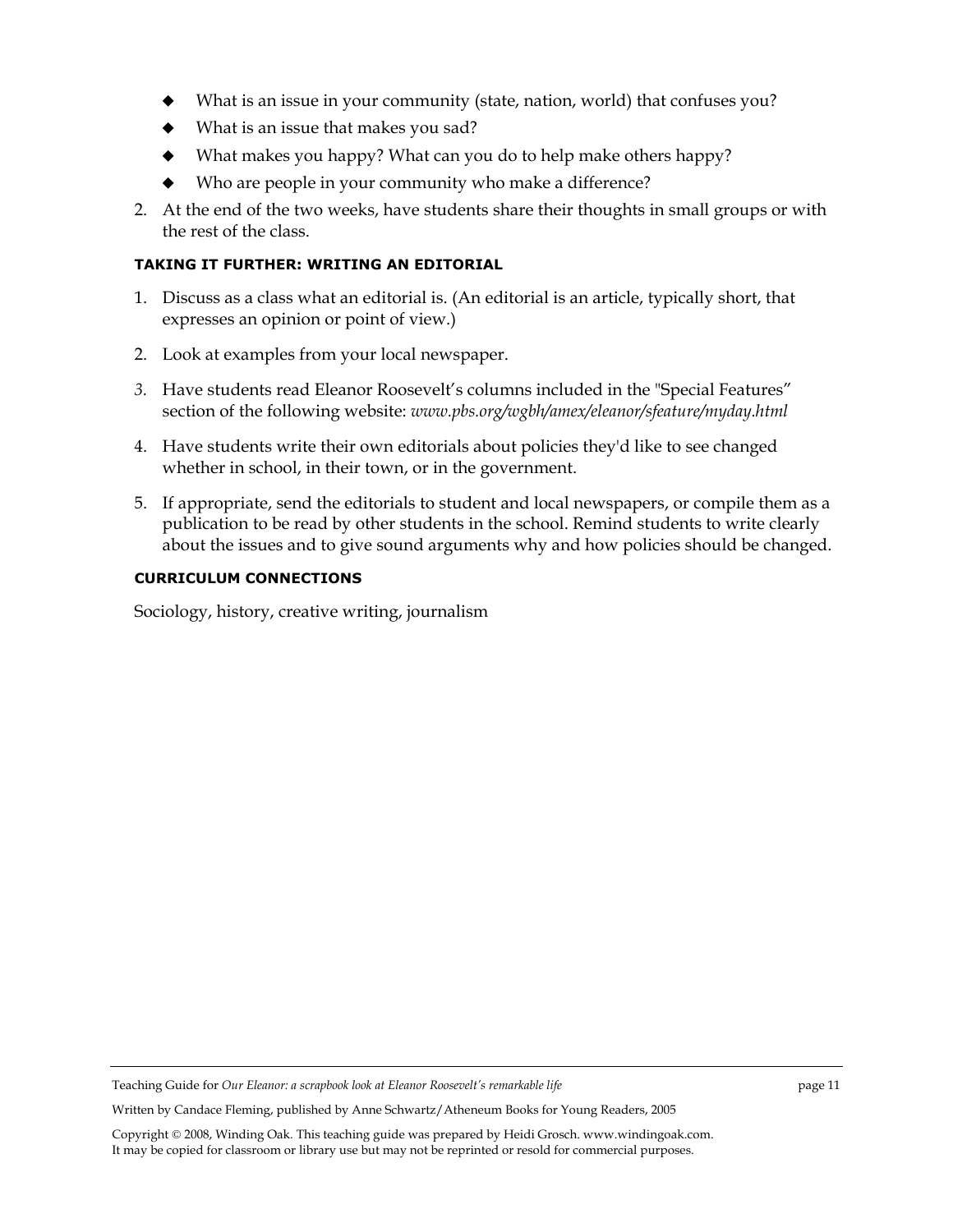# *Companion Materials for the Classroom*

## **BOOKS**

- *Amelia and Eleanor Go for a Ride* by Pam Muñoz Ryan, illus by Brian Selznick, Scholastic, 1999 (fiction, based on a true event)
- Dear Mrs. Roosevelt: Letters to Eleanor Roosevelt through Depression and War, edited by Cathy D. Knepper, Da Capo Press, 2006
- *Eleanor* by Barbara Cooney, Viking Juvenile Books, 1996
- *Eleanor Roosevelt: a life of discovery* by Russell Freedman, Clarion Books, 1997
- *Eleanor Roosevelt: a photographic story of a life*, by Kem Knapp Sawyer, Dorling Kindersley, 2006
- *Grandmère: a personal history of Eleanor Roosevelt* by David B. Roosevelt and Manuela Dunn-Mascetti, Grand Central Publishing, 2002
- *My Day: the best of Eleanor Roosevelt's newspaper columns, 1936-1962*, edited by David Emblidge, Da Capo Press, 2001
- *A World Made New: Eleanor Roosevelt and the Universal Declaration of Human Rights* by Mary Ann Glendon, Random House, 2002

## **WEBSITES ON CIVIL RIGHTS/WOMEN'S RIGHTS**

*"One of the main destroyers of freedom is our attitude toward the colored race… We must face this problem and change our actions, or democracy will fade." (pg 77)* 

*www.42explore2.com/suffrage.htm* links to women's suffrage sites including Library of Congress photos

*www.teacher.scholastic.com/activities/suffrage* great classroom activities for preK-12 about the women's suffrage movement

*www.pbskids.org/wayback/civilrights/index.html* women's rights, religious freedom, civil rights with parent/teacher area, sponsored by PBS

#### *www.suffragist.com/ex1.htm*

the history of the suffrage with excerpts from a new book by Anne Hutchinson

*www.nmwh.org*  National Museum of Women's History includes lesson plans, self-guided tours, photographs)

*www.lcweb2.loc.gov/ammem/vfwhtml/vfwhome.html* photographs sponsored by the Library of Congress

### **NEW DEAL PROJECTS**

#### *www.newdeal.feri.org*

This is a fantastic database of primary source materials including photographs, political cartoons and texts (speeches, letters and other historical documents) gathered from the

Teaching Guide for *Our Eleanor: a scrapbook look at Eleanor Roosevelt's remarkable life* page 12

Written by Candace Fleming, published by Anne Schwartz/Atheneum Books for Young Readers, 2005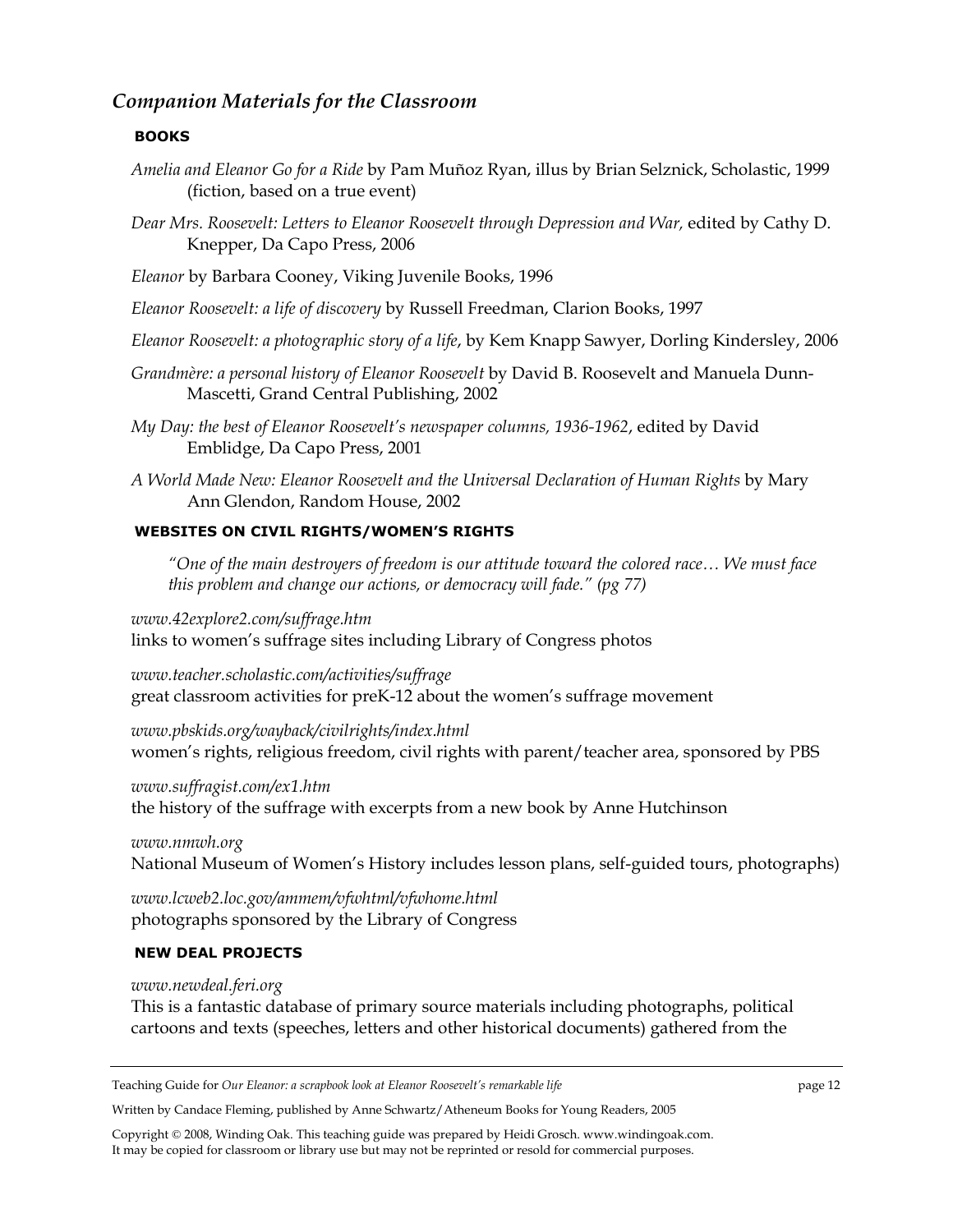Franklin D Roosevelt Presidential Library, the National Archives and Records Administration, the Library of Congress. Includes curriculum ideas, sponsored by the Franklin and Eleanor Roosevelt Institute

## **Films or videocassettes about the New Deal available for sale or rent from:**

National Audiovisual Center, Washington, D.C. 20409. Titles include: *The River (32 minutes)*  and *The Plow That Broke the Plains (25 minutes)* 

CRM/McGraw-Hill Films, McGraw-Hill Book Company, Del Mar, California 92014, telephone (714) 453-5000. Titles include: *The New Deal (25 minutes), Dust Bowl (30 minutes), Life in the Thirties (52 minutes)* 

## **READING AND WRITING**

*"Wherever the standard of education is low, the standard of living is low. Government must take the lead in providing all Americans with a sound and basic education." (pg 77)* 

- *A Letter to Mrs. Roosevelt* by C.Coco De Young, Random House, 2000
- *A Teen's Guide to Getting Published: Publishing for Profit, Recognition And Academic Success* by Jessica Dunn and Danielle Dunn, Prufrock Press, 2006
- *People Writing Down the Days: 365 Creative Journaling Ideas for Young People* by Lorraine M. Dahlstrom, Free Spirit Publishing;, 2000

### *www.loc.gov/loc/cfbook/one-book.html*

library of congress "one book reading promotion: - lists commmunities across the USA who are reading one book together

## **THE UNITED NATIONS**

- *A World in Our Hands: In Honor of the 50th Anniversary of the United Nations : Young People of the World* by Ten Speed Press and the Young People of the World, Tricycle Press, 1995 (a collection of prose, poetry and art by and for young people from around the world. Published in honor of the fiftieth anniversary of the United Nations)
- *Humanitarian Relief Operations: Lending a Helping Hand* by Roger Smith, Mason Crest Publishers, 2006.
- *The UN and Cultural Globalization: One World, Many People* by Sheila Nelson, Mason Crest Publishers, 2006.
- *UNICEF and Other Human Rights Efforts: Protecting Individuals* by Roger Smith, Mason Crest Publishers, 2006.

### *www.un.org/cyberschoolbus*

resources, links and information to help children get connected to world issues; site sponsored by the United Nations and includes downloads, interviews about world issues and on-line activities

Written by Candace Fleming, published by Anne Schwartz/Atheneum Books for Young Readers, 2005

Teaching Guide for *Our Eleanor: a scrapbook look at Eleanor Roosevelt's remarkable life* page 13